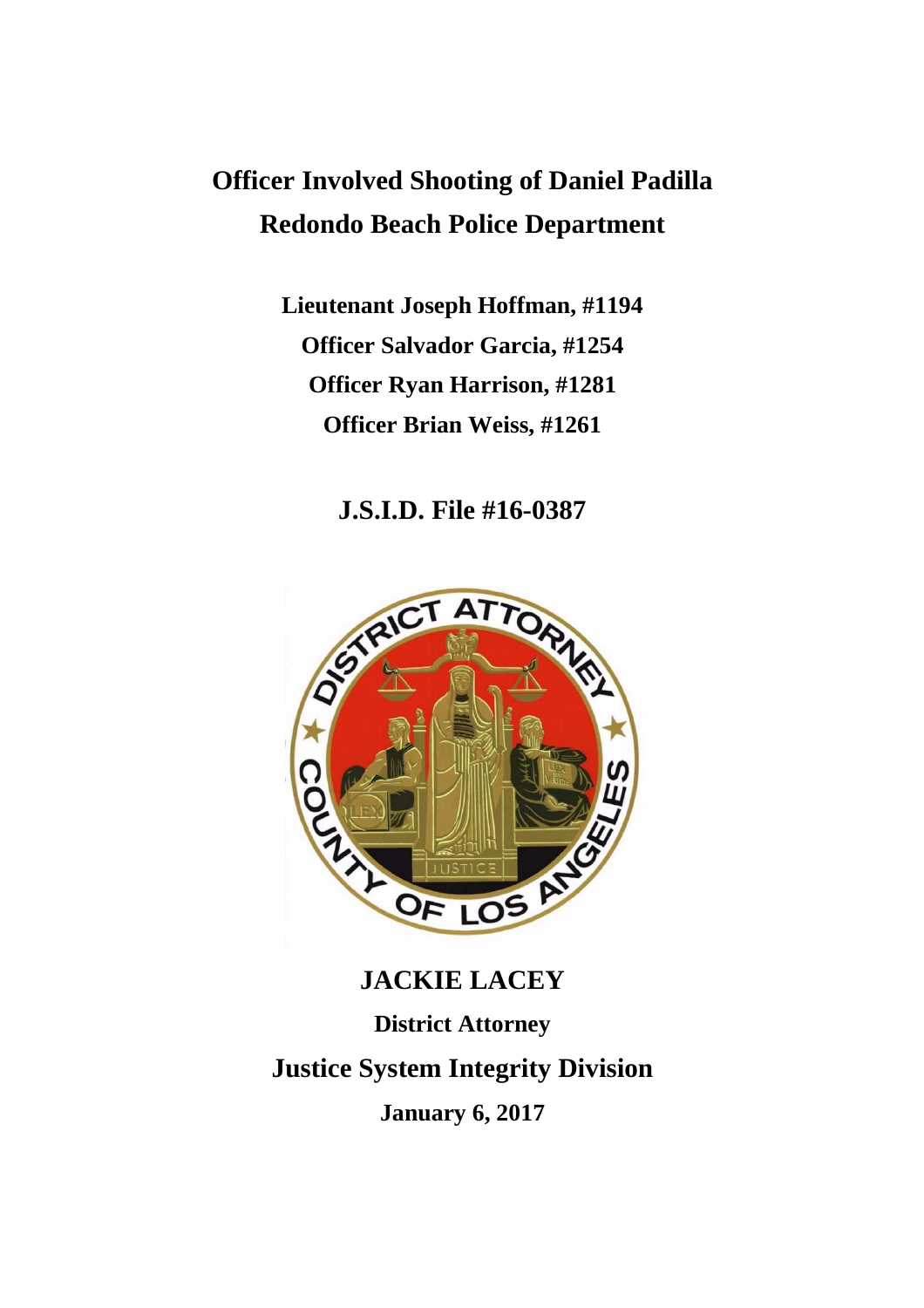## **MEMORANDUM**

- TO: CHIEF KEITH KAUFFMAN Redondo Beach Police Department 401 Diamond Street Redondo Beach, California 90299 CAPTAIN STEVEN KATZ Los Angeles County Sheriff's Department Homicide Bureau 1 Cupania Circle Monterey Park, California 91755 FROM: JUSTICE SYSTEM INTEGRITY DIVISION Los Angeles County District Attorney's Office SUBJECT: Officer Involved Shooting of Daniel Padilla J.S.I.D. File #16-0387 L.A.S.D. File #016-07259-0331-057
- DATE: January 6, 2017

The Justice System Integrity Division of the Los Angeles County District Attorney's Office has completed its review of the August 2, 2016, non-fatal shooting of Daniel Padilla by Redondo Beach Police Department (RBPD) Lieutenant Joseph Hoffman and Officers Salvador Garcia, Ryan Harrison, and Brian Weiss. It is the conclusion of this office that the officers acted in lawful self-defense, and defense of others, and in order to capture a fleeing felon.

The District Attorney's Command Center was notified of this shooting on August 2, 2016, at approximately 11:45 a.m. The District Attorney Response Team responded and was given a briefing and walk-through of the scene by Los Angeles Sheriff's Department Lieutenant Steven Jauch.

The following analysis is based on reports prepared by the Los Angeles County Sheriff's Department Homicide Bureau submitted to this office by Detectives Michael Valento and John Duncan. The reports include photographs, audio-recorded interviews of witnesses, radio transmissions, surveillance videotape, and body worn videotape.

#### **FACTUAL ANALYSIS**

#### **Introduction**

On August 2, 2016, at approximately 9:40 a.m., RBPD officers were surveilling Daniel Padilla, who had an active parole warrant and warrants for being a felon in possession of an assault weapon and assault on a peace officer. Two undercover officers saw Padilla drive into the parking lot of a hotel in Lawndale. They alerted their takedown team, which consisted of five officers and three marked black and white patrol vehicles, to arrest Padilla. As Padilla drove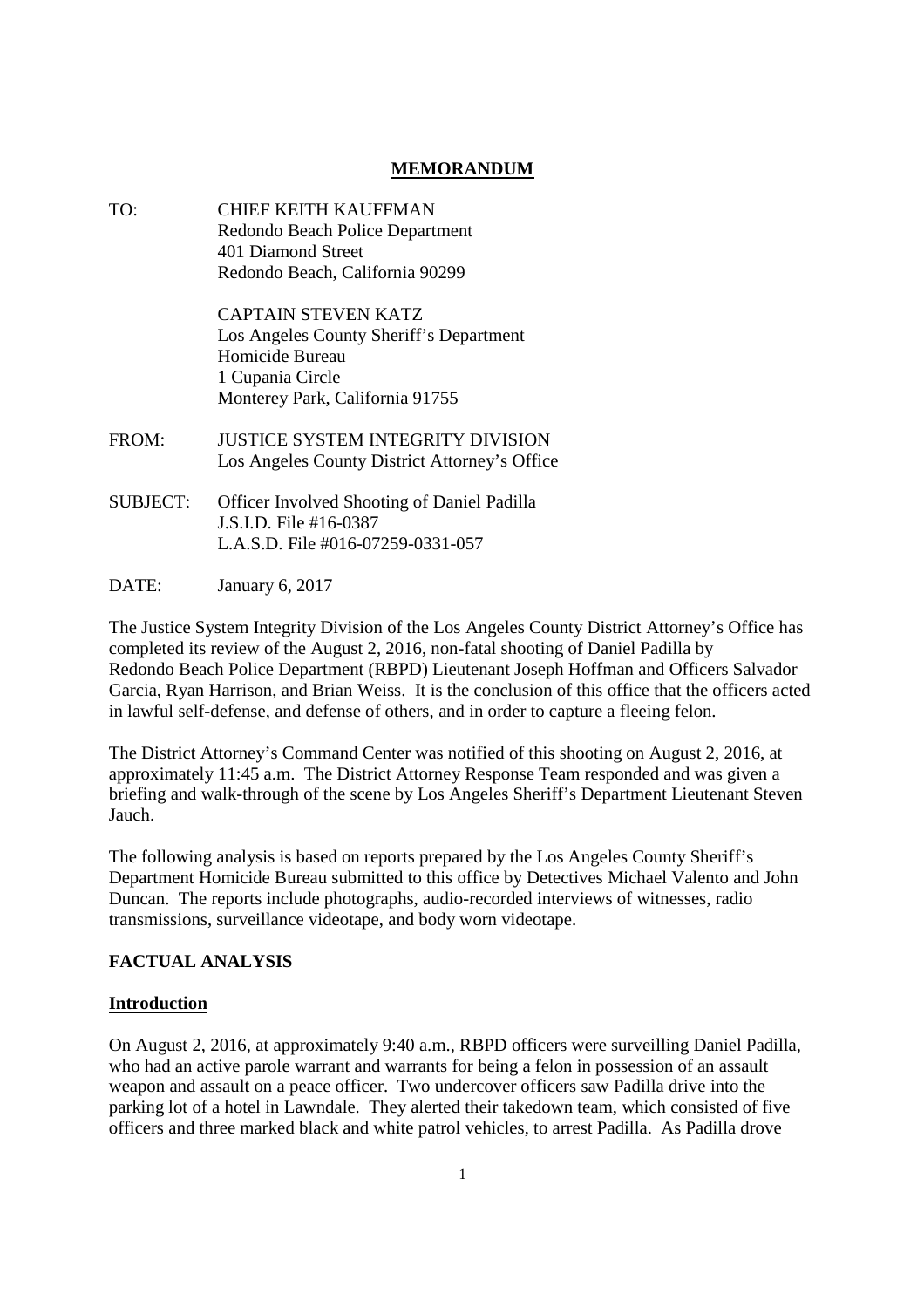toward the rear of the hotel parking lot, which was a dead end, the five officers followed and positioned their vehicles to block Padilla's escape route. Padilla saw the officers approaching, reversed directions, spun his tires, and accelerated at a high rate of speed toward the officers, nearly striking one patrol car and striking a parked car. Four officers fired at Padilla as he continued to accelerate toward another patrol car, ultimately colliding with it head-on at approximately 25 miles per hour and injuring the driver officer. Padilla was shot and wounded and was taken into custody. A loaded .45 caliber semiautomatic handgun was located behind the dashboard of his vehicle.

## **Statement of Sergeant Michael Strosnider**

Sergeant Strosnider was assigned to the RBPD Special Investigations Unit and was wearing plain clothes and driving an unmarked vehicle while assisting in the surveillance of Padilla. Padilla had an arrest warrant and was under investigation for counterfeiting, identity theft, credit card fraud, possession of weapons, and attempting to run over another RBPD officer with an automobile. Padilla was known to carry a handgun and had made prior statements that he "would not go down without a fight", would "shoot it out" with officers, or would otherwise do something to officers who tried to stop him because to him it was a "game." Strosnider briefed all the other officers of this information before the surveillance operation began.

During the surveillance, Strosnider saw Padilla drive into the hotel parking lot. He radioed assisting officers to arrest Padilla. Three black and white patrol vehicles entered the parking lot and Strosnider trailed behind to assist in the arrest. He heard other officers radio that Padilla was turning around. Strosnider believed that Padilla might be preparing to use his vehicle as a weapon to ram the officers and escape. Padilla turned around and accelerated toward the following officers. As Strosnider approached, he saw and heard gunshots as Padilla crashed head-on into one of the marked police vehicles.

#### **Statement of Detective Blake Nimmons**

Detective Nimmons was assigned to the RBPD Special Investigations Unit and was wearing plain clothes and driving an unmarked vehicle while assisting in the surveillance of Padilla, who had a warrant for his arrest, was known to be armed, and was under investigation for attempting to run over a police officer with an automobile. He saw Padilla drive into the hotel parking lot and out of view. Assisting marked patrol units from RBPD's Direct Enforcement Unit drove into the parking lot a short time later to arrest Padilla. As Nimmons was approaching he heard a noise that sounded like skidding followed by gunshots. He assisted in the investigation after the shooting.

#### **Statement of Lieutenant Joseph Hoffman**

Lieutenant Hoffman was assigned as the commander of the RBPD SWAT team and the Direct Enforcement Unit and assisted in the surveillance of Padilla. Before the operation, he and the other officers were briefed that Padilla had previously tried to run over another RBPD officer, had a warrant for his arrest, and was known to carry a firearm. While conducting the surveillance, Hoffman, who was driving a marked black and white patrol car, saw a black SUV matching Padilla's vehicle drive past him. Sergeant Strosnider confirmed that Padilla was the suspect driving the vehicle and asked Hoffman and his team to stop and arrest Padilla. Hoffman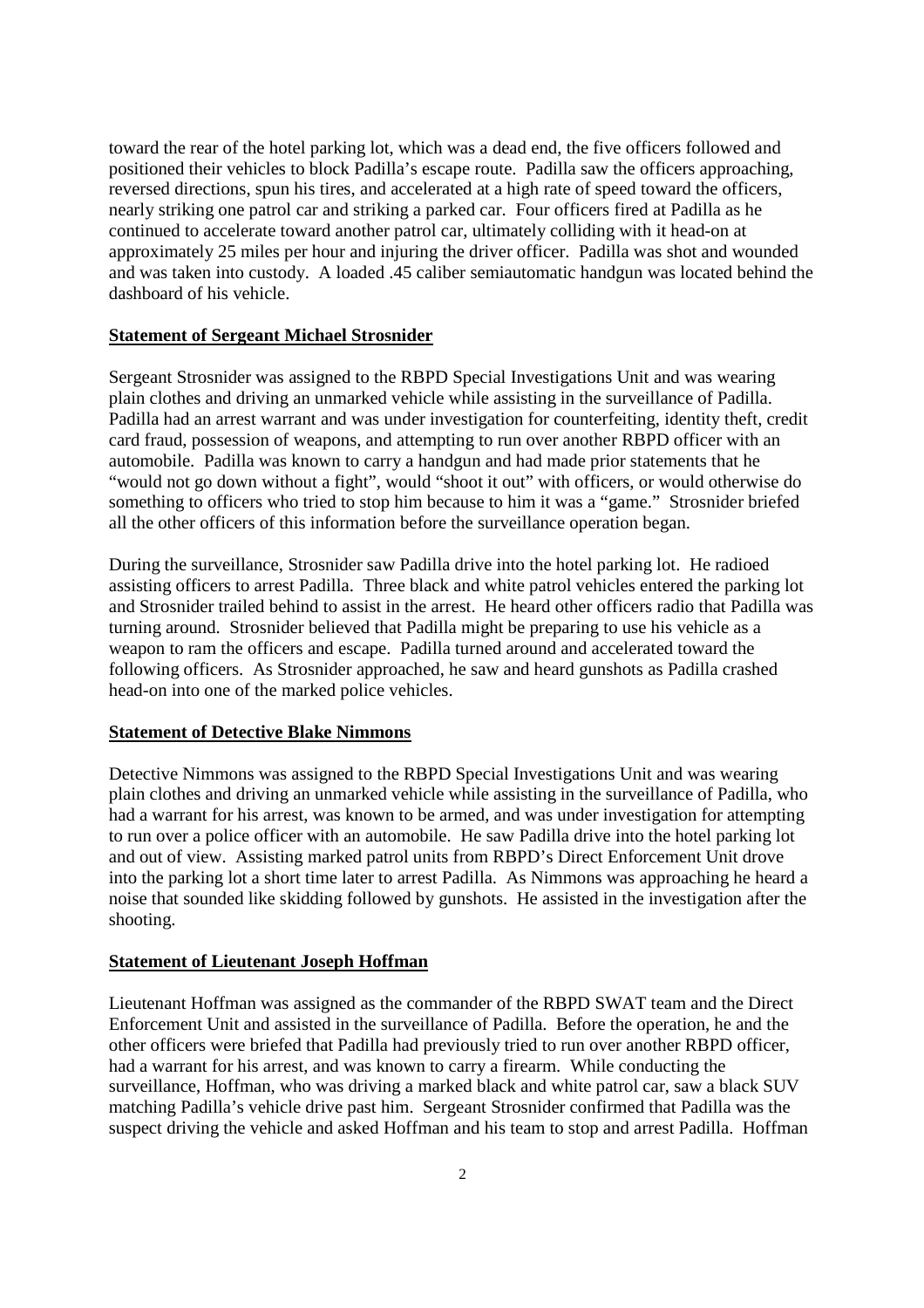and two other marked patrol units followed Padilla into the hotel parking lot. Hoffman donned his SWAT ballistic helmet, armed himself with his SWAT rifle, and activated his body camera. Padilla parked in a parking stall. As Hoffman and the other officers approached, Padilla suddenly reversed his vehicle at a high rate of speed, squealing the tires. Hoffman believed that Padilla saw the officers approaching and was attempting to escape. There was no exit at the rear of the parking lot and Hoffman's plan was to detain Padilla in the parking lot by blocking his exit with their vehicles. Padilla stopped backing up, put his vehicle in drive, squealed his tires, and drove at a high rate of speed toward Hoffman and the three police vehicles that were blocking his exit. Hoffman stopped his vehicle and placed it in park as Padilla drove directly toward Garcia and Harrison and their police vehicle. Padilla swerved sharply away from Garcia and Harrison and directly toward Hoffman, still driving at a high rate of speed. Hoffman did not exit his vehicle because of fear that Padilla would run him over and kill him. He heard gunfire and was concerned that Padilla was shooting at him. In self-defense, he fired his rifle through his windshield at Padilla's vehicle. Padilla crashed head-on into Hoffman's vehicle violently as Hoffman continued to fire. Hoffman's airbag deployed. Hoffman stopped firing after the collision, exited, and assisted in detaining Padilla. After Padilla was arrested, Hoffman was treated for an injured neck.

#### **Statement of Officer Salvador Garcia**

Officer Garcia was assigned to RBPD's Directed Enforcement Unit and was assisting with the surveillance of Padilla. He was driving a marked patrol vehicle and Officer Harrison was in his right front passenger seat. Before the surveillance operation began, Sergeant Strosnider briefed him and the other officers that Padilla had a warrant for his arrest, had previously attempted to run over another RBPD officer with his vehicle, had been known to carry a firearm, and would run "no matter what" from police. During the surveillance, Strosnider radioed that Padilla had driven into a hotel parking lot. Garcia drove into the parking lot with two other marked patrol units. Padilla turned as if to park in a parking stall and looked in Garcia's direction. They made eye contact. Padilla looked panicked and put his car in reverse, squealing the tires. Padilla turned his vehicle to face in the direction of Garcia's patrol vehicle. Harrison was attempting to exit the patrol car as Padilla's tires screeched again and he drove directly at Garcia and Harrison, in an apparent attempt to ram them. Garcia braced for impact as Padilla drove at them at approximately 30 to 35 miles per hour. Harrison fired through the windshield of his patrol car at Padilla, who veered away from them at the last moment and toward Hoffman's patrol car. Garcia believed that Padilla was going to ram Hoffman and injure or kill him. He exited his patrol car, drew his service weapon, a .45 caliber semiautomatic handgun, and fired at Padilla moments before Padilla crashed head-on into Hoffman's patrol vehicle. Garcia extracted Padilla from the vehicle and handcuffed him.

#### **Statement of Officer Ryan Harrison**

Officer Harrison was a SWAT team member assigned to the Direct Enforcement Unit. He assisted in the surveillance of Padilla and was briefed that Padilla was wanted for attempting to run over another RBPD officer with his vehicle and was known to carry a firearm. He was armed with a SWAT rifle and was riding as a passenger in a marked patrol vehicle driven by Officer Garcia. He and two other patrol units followed Padilla into the hotel parking lot to arrest him. Padilla made a turn as if to park in a parking stall. Harrison began to exit his patrol car as Padilla looked in his general direction. Padilla immediately put his car in reverse and "spun" his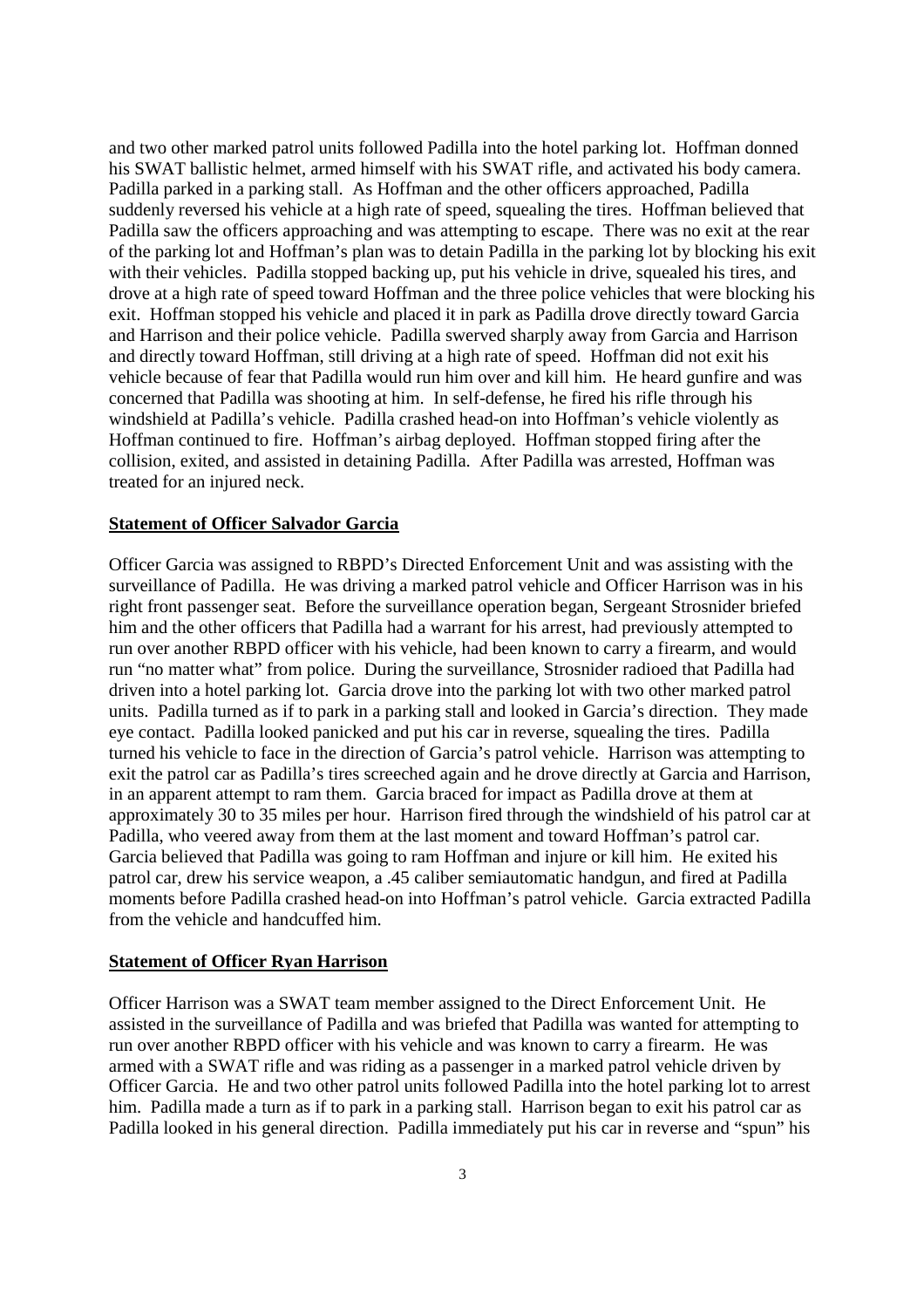wheels. He put the car in drive and accelerated at the officers from approximately 8 to 10 car lengths away. Harrison believed that Padilla was going to ram them. Realizing that it might be safer to have their patrol vehicle as protection from Padilla's vehicle, Garcia yelled at Harrison to get back in the car and he did. As Padilla's vehicle continued to accelerate in their direction, he believed he and his partner could be seriously injured or killed so he fired at Padilla through the windshield of the patrol car. Padilla swerved away and continued to accelerate toward Hoffman's nearby patrol vehicle. Harrison exited his patrol vehicle and continued to fire at Padilla, who crashed head-on into Hoffman's patrol car. He assisted in taking Padilla into custody.

#### **Statement of Officer Derek Theurer**

Officer Theurer was a SWAT team member assigned to the RBPD Direct Enforcement Unit. He assisted in the surveillance of Padilla. He was driving a marked black and white patrol unit and was one of three marked units that followed Padilla into the hotel parking lot to arrest him, at the direction of Sergeant Strosnider. Officer Weiss was in the passenger seat. As the officers approached, Padilla reversed his vehicle and "peeled out" out of a parking stall at a high rate of speed. He turned his vehicle to face the approaching officers, put the car into drive, and "floored it," accelerating toward the officers. Theurer positioned his patrol vehicle to block Padilla's escape route. Padilla was driving straight at the officers and was not slowing down. It was apparent that Padilla was not going to stop even though his escape route was essentially blocked. As Theurer braced for impact, Padilla suddenly swerved toward Hoffman's vehicle. Weiss, who was armed with a SWAT rifle, opened his door and fired continuously at Padilla as Theurer rolled the car to a stop. Weiss exited and continued to fire at Padilla. Theurer also exited and drew his service weapon but did not fire. He saw that Padilla had crashed head-on into Hoffman's patrol vehicle and was shot in the torso. He assisted in extracting Padilla from the vehicle and called paramedics.

#### **Statement of Officer Brian Weiss**

Officer Weiss was a SWAT team member assigned to the RBPD Direct Enforcement Unit and assisted in the surveillance of Padilla. He was in a marked black and white patrol vehicle driven by Officer Theurer. He was informed during briefing by Sergeant Strosnider that Padilla had a felony warrant, had previously attempted to run over another RBPD officer with a vehicle, and was known to carry a firearm. During the surveillance he and the other surveilling officers were directed to arrest Padilla, who had just driven into the parking lot of a hotel. Weiss and his partner drove into the parking lot and were assisted by two other marked patrol vehicles. He saw Padilla drive toward the back of the parking lot and turn left as if to park in a parking stall. Padilla suddenly put his car in reverse and backed up at a high rate of speed, screeching the tires. The officers' plan was to block Padilla's escape route and box him in the parking lot. It was apparent that Padilla had seen the patrol cars approaching and was intent on fleeing. Padilla drove his car directly at Garcia and Harrison's patrol car. As Theurer was rolling to a stop, Weiss was opening his door and exiting with his SWAT rifle. He believed Padilla was going to hit Garcia and Harrison and injure them. At the last second, Padilla veered, possibly in an attempt to drive through the gap between two patrol cars. Padilla nearly struck Garcia and Harrison's patrol vehicle and veered directly toward Weiss and Theurer. Padilla veered again and sideswiped a parked car as he continued to accelerate toward Hoffman's vehicle. Weiss, believing that Padilla was going to run him over and kill him or the other officers, fired at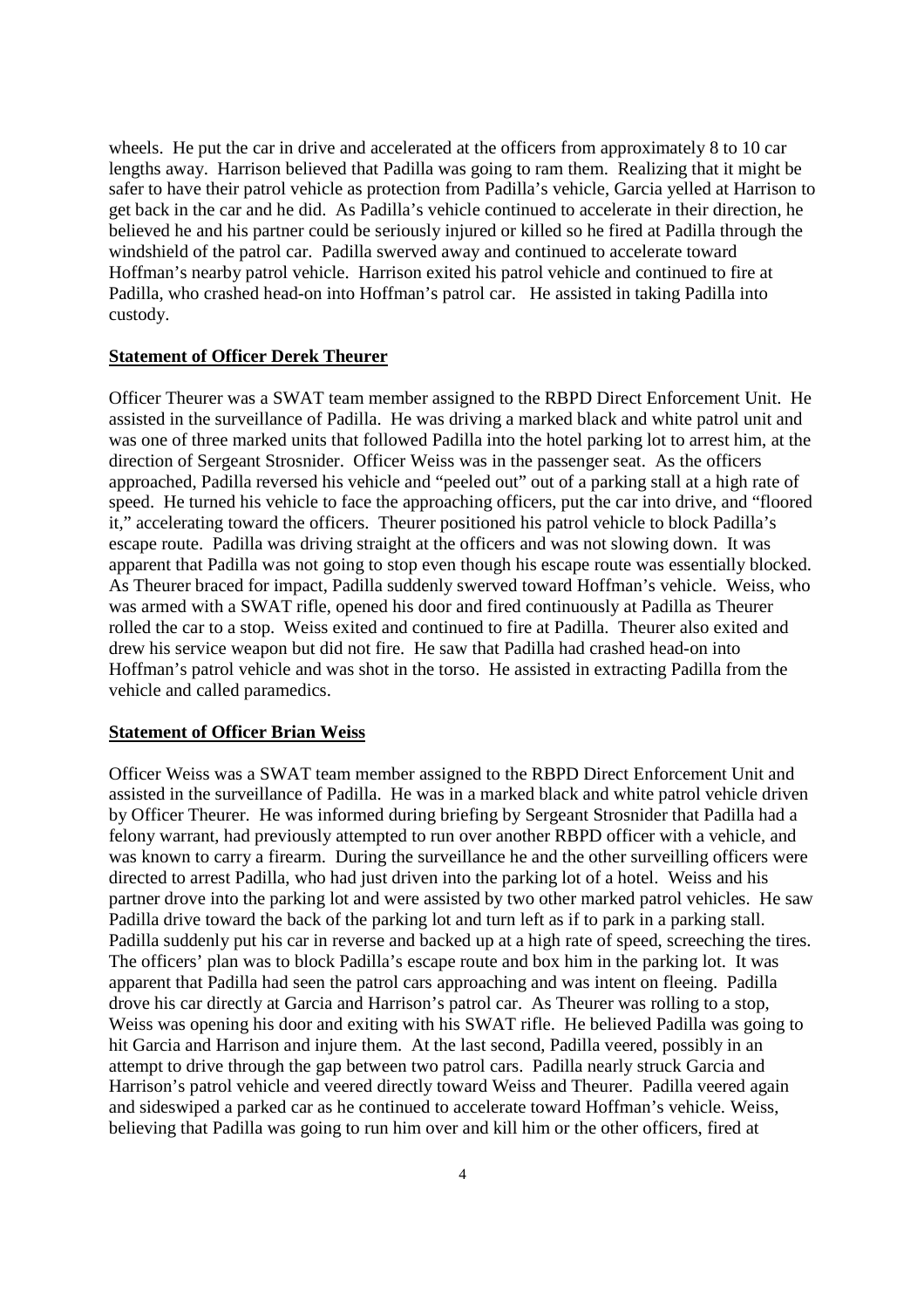Padilla. He continued to fire at Padilla as he drove at approximately 30 miles per hour toward Hoffman's stopped patrol vehicle, colliding with it head-on. Weiss assisted in taking Padilla into custody.

## **Background of Daniel Padilla**

Padilla is 26 years old and has prior felony convictions for possession of a dangerous weapon, auto theft and evading a peace officer, possession of cocaine, possession of methamphetamine, hit and run and evading a peace officer, and identity theft. He has misdemeanor convictions for resisting arrest, providing false information to a peace officer, and domestic violence. At the time of the incident, Padilla was on parole and had a parole warrant. He had a second warrant for possession of an assault weapon and possession of ammunition and a firearm by a convicted felon in case number NA104091. He has been charged in this case with assaulting Garcia, Hoffman, and Harrison, and possession of a firearm by a felon, in case number YA094694. That case is pending trial.

## **Daniel Padilla's Injuries**

Padilla was shot in the torso and is recovering from his injuries.

## **Firearms Evidence**

Sixty eight cartridge casings were located at the scene of the shooting. Fifty three were 5.56 x 45mm caliber from department issued SWAT rifles and were located either in the parking lot, inside of Hoffman's vehicle, or atop Weiss and Theurer's police vehicle. Fifteen of the casings were .45 caliber and were located in the parking lot.

Four bullet holes were in the windshield of Theurer and Weiss' police vehicle fired by Weiss. There were seven bullet holes in the windshield of Hoffman's police vehicle fired by Hoffman.

There were 91 bullet holes or impacts to Padilla's vehicle.

A loaded .45 caliber handgun was located inside the dashboard of Padilla's vehicle. There is no evidence that handgun was fired in this incident.

## **Event Data Recorder Evidence**

Padilla and Hoffman's vehicles were equipped with Event Data Recorders. That data showed that Padilla's vehicle was stopped just before the collision, and then accelerated fully. He accelerated to 25 miles per hour immediately prior to impact with Hoffman's vehicle. The data showed that Padilla made no attempt to slow his vehicle by braking or decelerating before impact. Hoffman's vehicle showed a rearward velocity of approximately 12 miles per hour at the moment of impact.